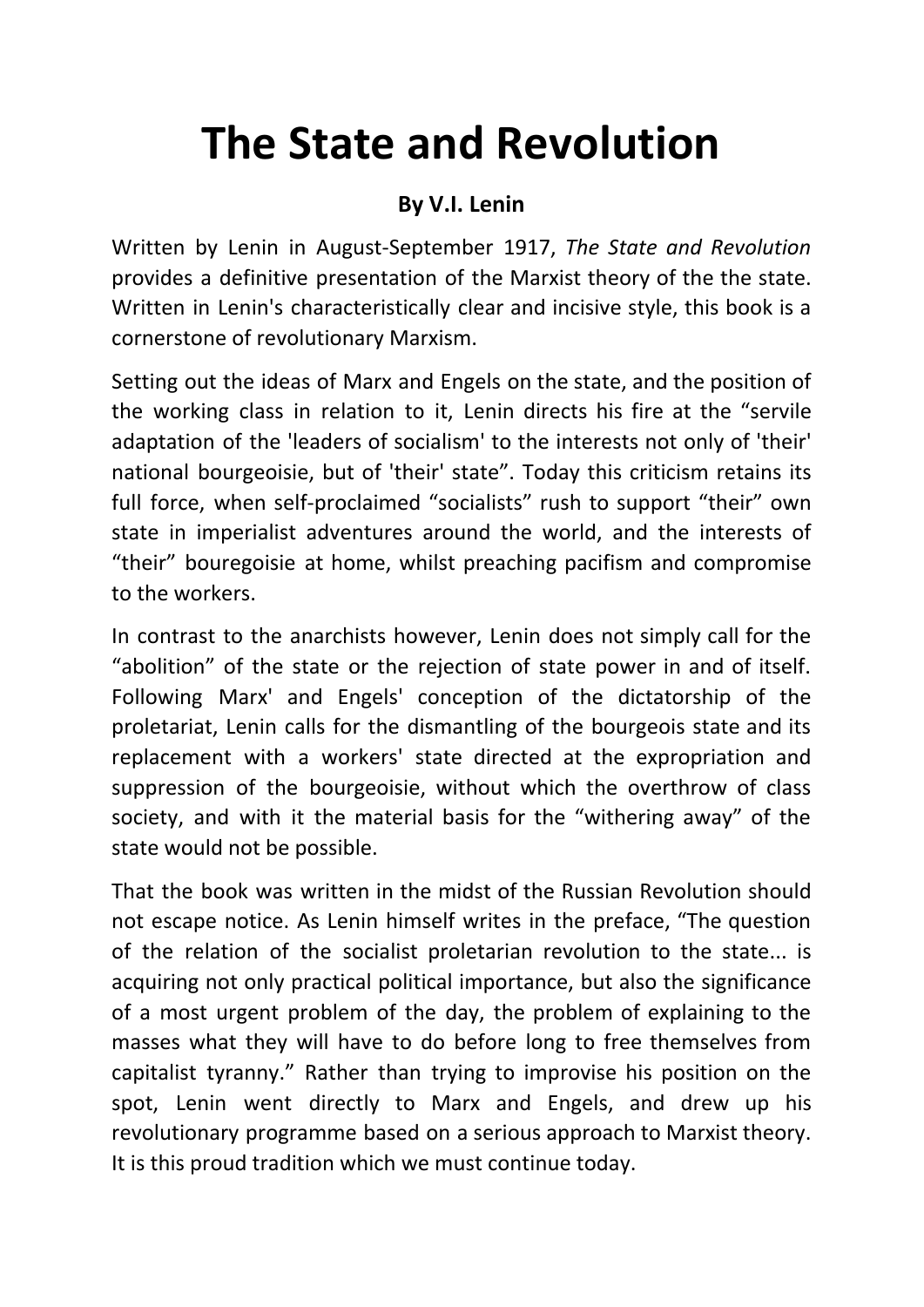### **Chapter 1: Class Society and the State**

In the first chapter of the *State and Revolution* Lenin lays out the foundation for the rest of his arguments by letting Marx and (particularly) Engels speak for themselves on the origin and role of the state in society. Setting out a number of key quotes from Engels' *The Origin of the Family, Private Property and the State* and *Anti-Duhring*, Lenin draws out the basic tenets of the Marxist position on the state, in opposition to the distortions of the "opportunists", such as Karl Kautsky.

Splitting the chapter into four sections, Lenin sets out the following fundamental conclusions: that the state arose out of the division of society into classes; that it exists in order to impose the order of the ruling, possessor class over the exploited masses and not to "reconcile" the contending classes in society; that it relies on armed force to carry out this function; that in seizing power the proletariat abolishes this state and replaces it with the dictatorship of the proletariat, the fate of which is to "wither away" as class antagonisms are done away with; and that this is impossible without a violent revolution.

It is on the basis of these key ideas which Lenin goes on to analyse the historical experiences of other revolutions and further develop his position on the state. It is also precisely these ideas which consitute the dividing line between revolutionary marxism and reformism.

#### **Study questions:**

What is the state, and why does it exist?

To what degree is the state independent of social classes?

What does Engels means when he says that in a democratic republic "wealth exercises its power indirectly, but all the more surely"?

What position should Marxists take on universal suffrage?

What does Engels mean by, "The state is not 'abolished'. It withers away."?

What is the difference between a bourgeois and a workers' state?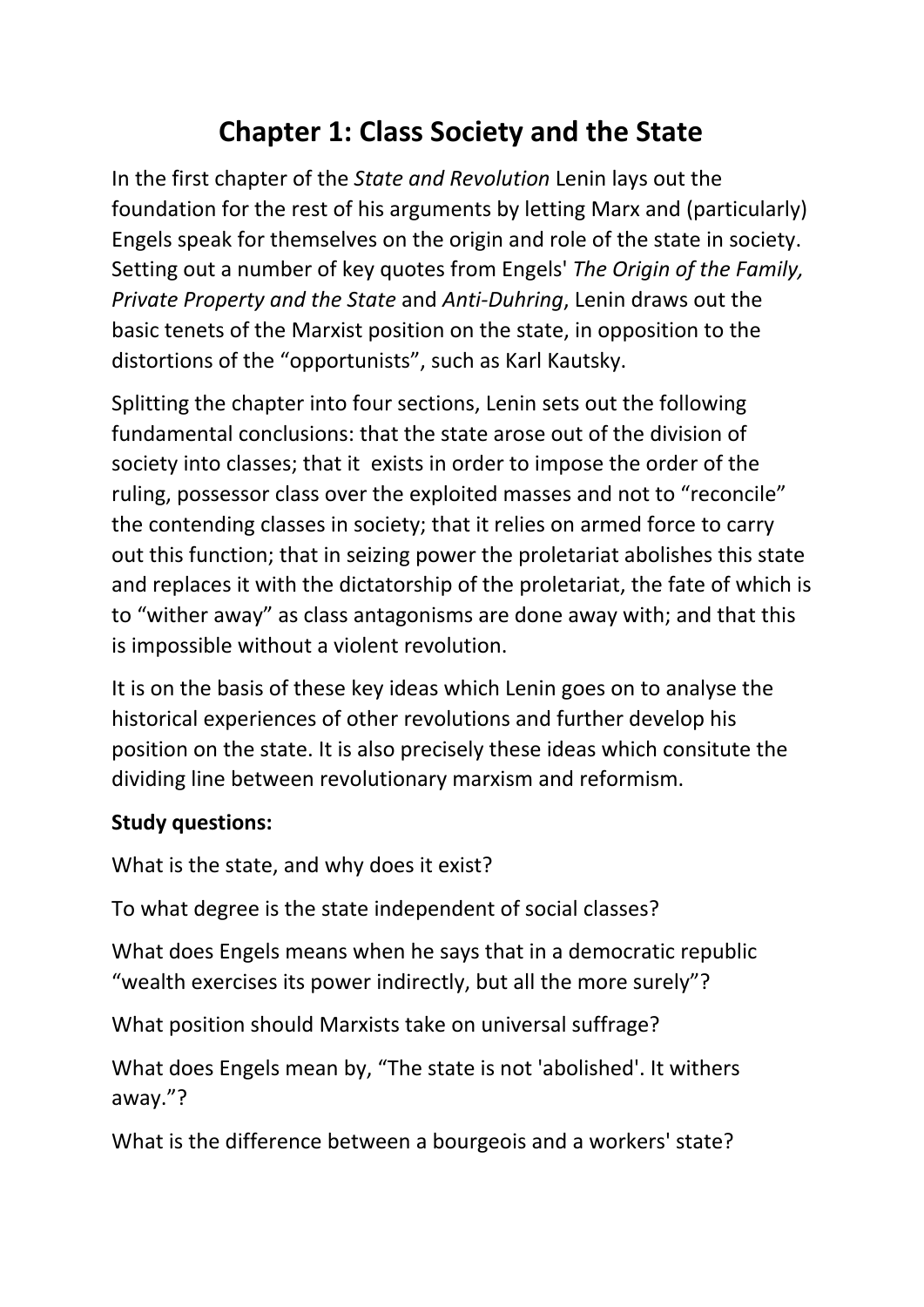### **Chapter 2: The Experience of 1848-51**

In this chapter Lenin goes on to look more closely at the development of Marx' thought on the question of the state following the events of the French revolution of 1848 and the seizure of power by Louis Bonaparte in December 1851.

Lenin establishes on the basis of Marx' pre-revolutionary writings, as well as his seminal *Eighteenth Brumaire of Louis Bonaparte,* that the concept of the "dictatorship of the proletariat" is one which can be found consistently throughout Marx' work, as opposed to the "peaceful development of democracy" claimed by the opportunists.

Describing the notion that the state can rise above the class struggle and persuade the minority to humbly submit to the majority as a "petty-bourgeois utopia", Lenin argues that the essence of Marx' conclusions on the state was the necessity of the dictatorship of the proletariat.

Further, he demonstrates that Marx saw all previous revolutions as having only further perfected the state aparatus of the bourgeoisie (in the form of the ever expanding bureaucracy and army) and argued that the task of the proletarian revolution would be not to inherit the existing state but to smash it and replace it with the "proletariat organized as the ruling class". What form that might take is the subject of the next chapter.

#### **Study questions**

What is the dictatorship of the proletariat? What is its purpose?

Why can the overthrow of bourgeois rule only be accomplished by the proletariat?

Why does the proletariat need a state at all?

Why was the Russian Revolution compelled "to concentrate all its forces of destruction" on the bourgeois state created in February 1917?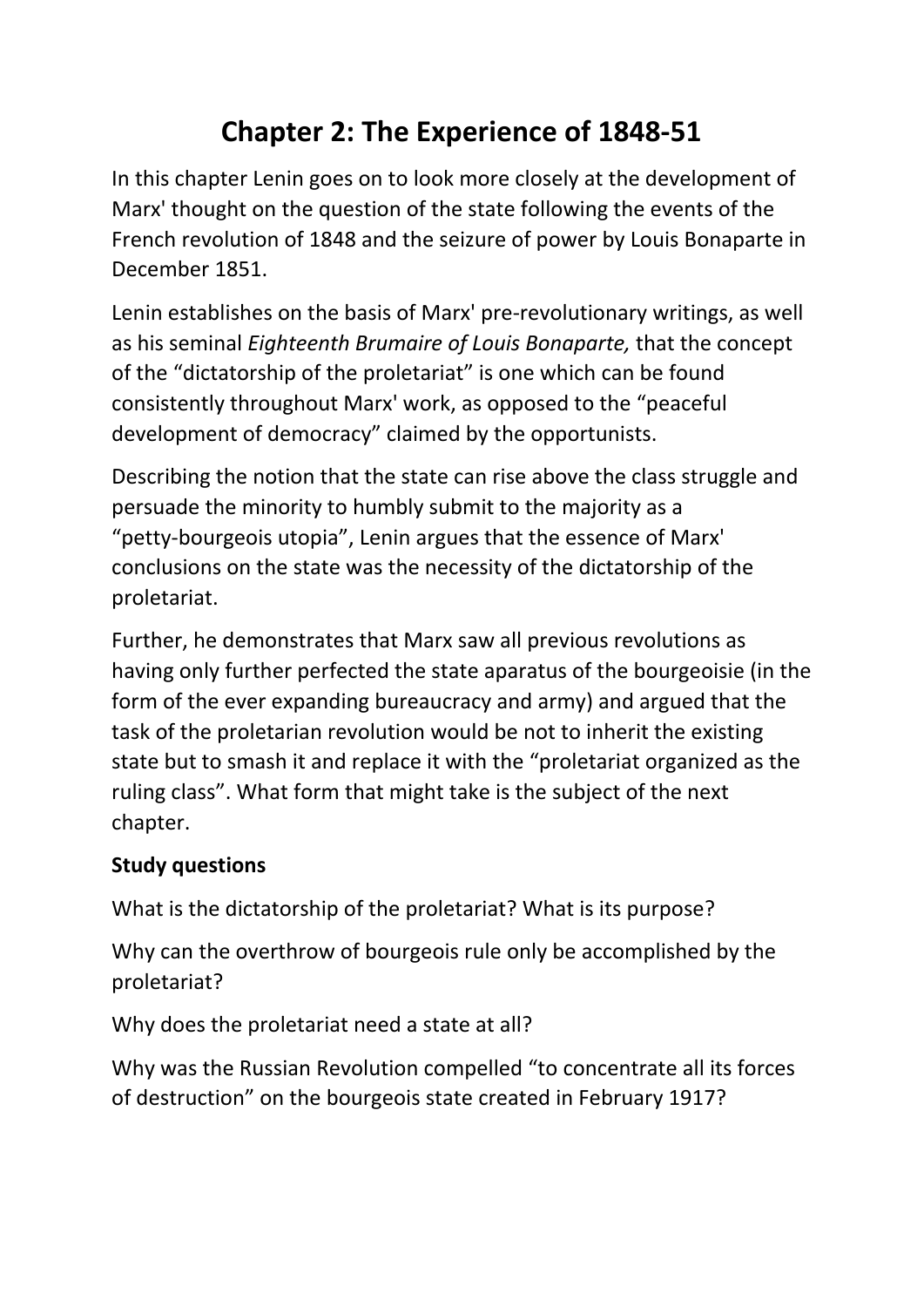What is the difference between the recognition of the class struggle only and Marxism?

### **Chapter 3: Experience of the Paris Commune of 1871**

In this chapter Lenin explores Marx' treatment of the Paris Commune as the first experience of the working class "organised as the ruling class", albeit for only a brief period.

Having established in the abstract that the working class cannot "simply lay hold of the ready-made state machinery and wield it for its own purposes" and must instead "smash" the pre-existing bureaucratic appparatus, it was necessary for Marx (and future Marxists) to explain in more concrete terms what this apparatus should be replaced by. This explanation could only come from the real struggles of the working class, and it was the Paris Commune which provided Marx with the first ever example of the dictatorship of the proletariat in history.

Lenin sets out the key features of this workers' state: the substitution of the "armed people" for the standing army; the election of all officials, including the police and judiciary, with the right of recall; the restriction of officials' salaries to "workmen's wages"; and the abolition of parliamentarism in favour of the establishment of workers' councils electing delegates to a national assembly with both legislative and executive functions (and therefore more than just a "talking shop"). This provides a model for workers' democracy to this day.

#### **Study questions**

What position did Marx take on the Paris Commune? How should this influence the approach we take to other revolutions?

What for Lenin is the significance of Marx' reference to the "people's revolution"? How did this relate to the tasks of the Russian Revolution?

Why did the Paris Commune fail?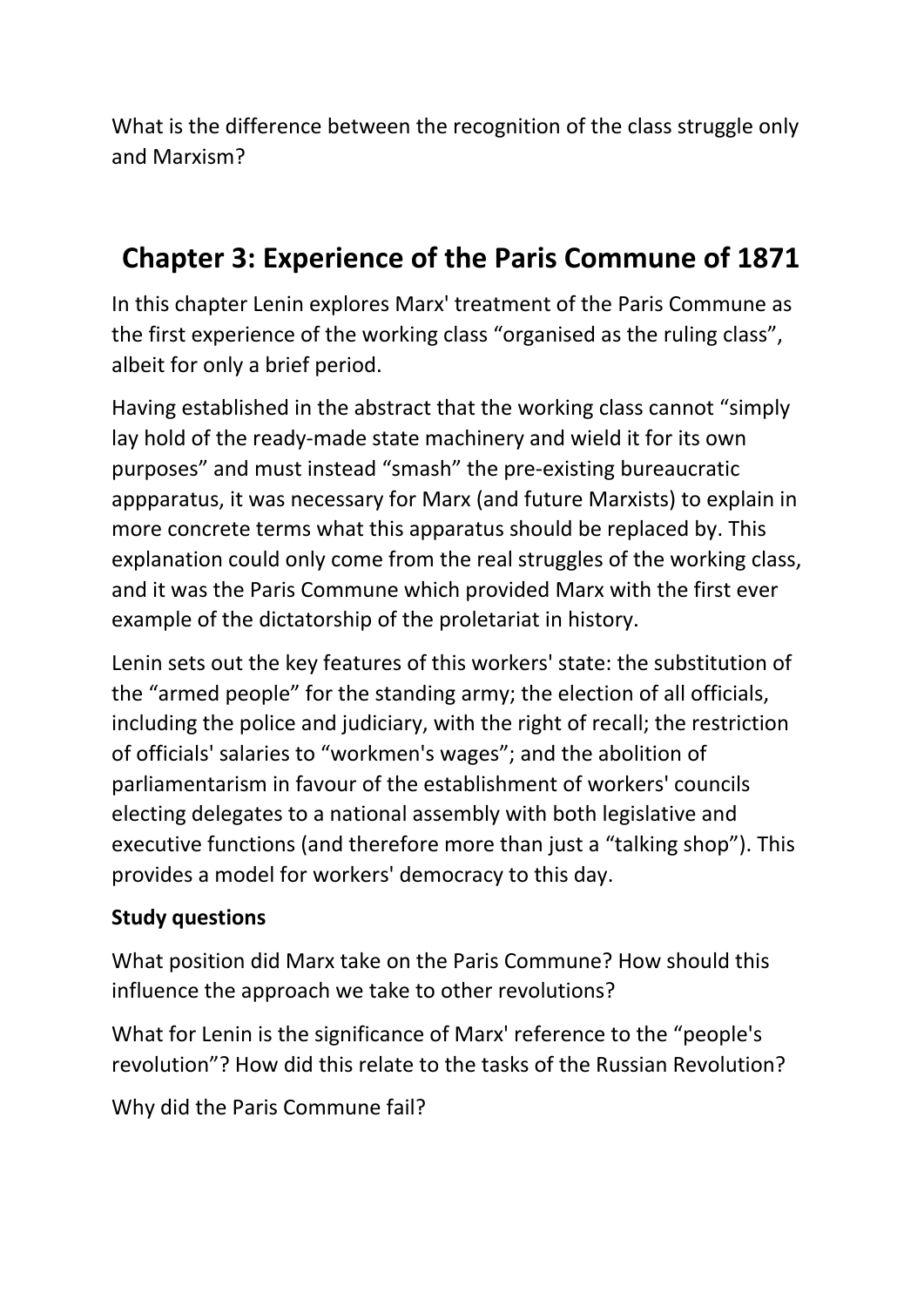Why does Lenin say, "the transition from capitalism to socialism is impossible without a certain "reversion" to "primitive" democracy"?

What is the difference between parliamentarism and workers' democracy?

Why is the immediate abolition of all bureaucracy "out of the question"?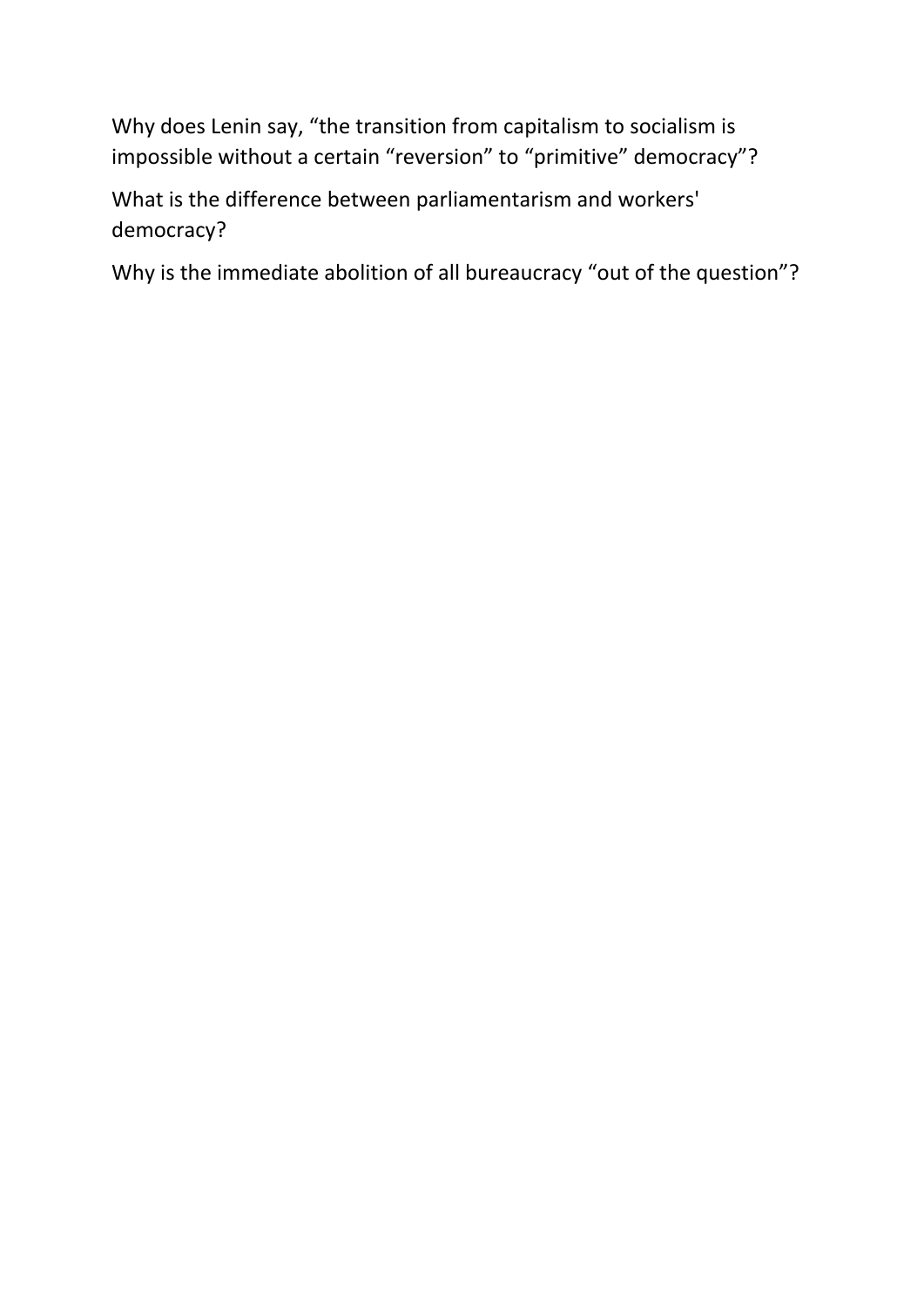# **Chapter 4: Supplementary Explanations by Engels**

Lenin continues his Marxist analysis of the state in chapter 4 while making extensive use of quotes by Engels. He begins by making a clear distinction between a Marxist analysis and the views of the anarchists who do not see the state withering away but abolished overnight. The proletariat must use the state as a temporary means to overcome the inevitable resistance of the bourgeoisie. The anarchists would deny the working class this valuable means of defending the revolution.

He explains that the commune and all genuine worker's states differ from all previously existing states in that they are for the first time used by the majority to repress a minority. Instead of being a special force standing above society it becomes representative of the majority of the population.

Lenin goes on to explain why Marxists are not neutral on the question of what the form bourgeois states take, a democratic republic is preferable to a despotic monarchy. Although the ideal form is a centralised democratic republic. However, this does not trump the national question.

In regard to the operating of the state Lenin makes clear the need to ensure that this does not belong to privileged officials. Instead it must be ensured that every individual contributes to the administration of the state. This is vital for the eventual withering away of the state.

#### **Study questions**

Why can the state not be abolished "within twenty-four hours"?

Why is it not necessary to abolish certain functions and institutions of the state?

Why is a democratic republic the best preparation for the dictatorship of the proletariat?

Why are centralised states preferable to federal systems in most scenarios? How does this relate to the national question?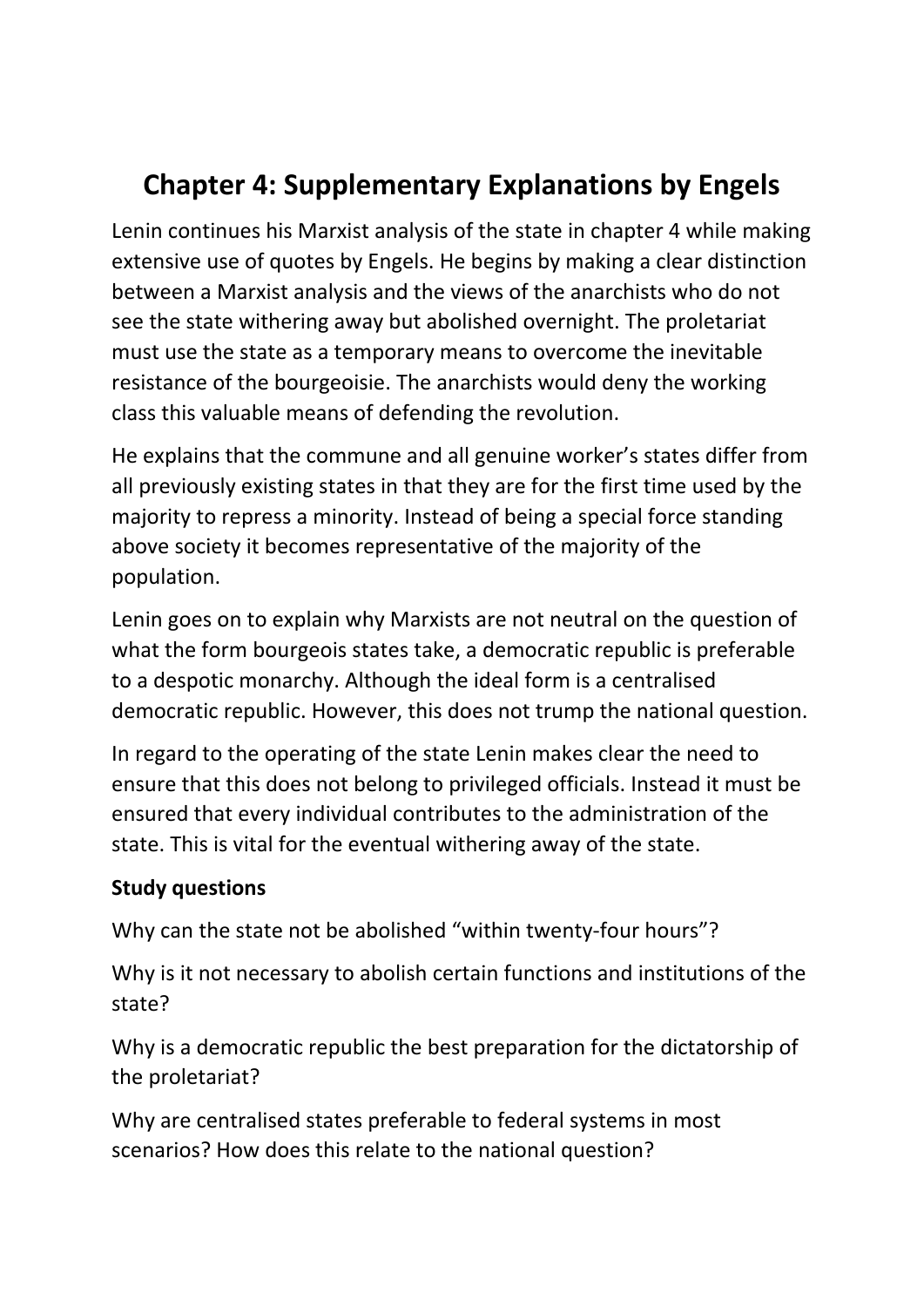How does the state, as Engels puts it, transform 'the servants of society into the masters of society'?

What does Lenin mean when he says that 'the withering away of the state also means the withering away of democracy'?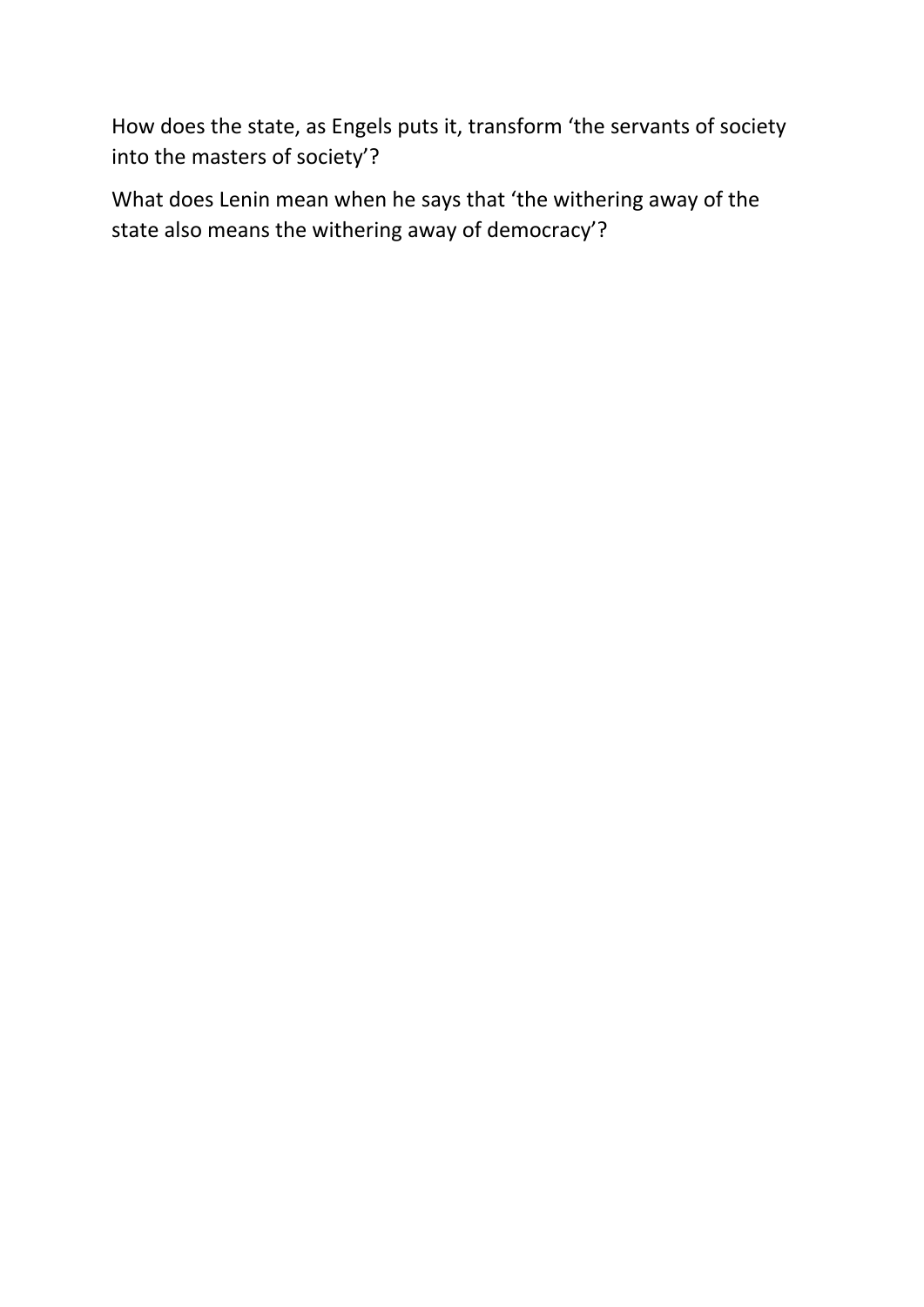# **Chapter 5: The Economic Basis of the Withering Away of the State**

In this chapter Lenin deals with explaining the transition from capitalism to communism. This will invariably involve a political transitionary period wherein the dictatorship of the proletariat, once established, begins to wither away.

A socialist revolution entails the establishment of a more complete democracy. Many of the capitalist countries of the west are referred to as democracies, yet the majority of the population do not have the means to participate in actual politics beyond voting every few years. Whereas the capitalists can use their wealth and power to influence the state to a far greater extent than that of the average worker.

The need for a state would disappear as the conditions for its existence also disappeared. Instead of being coerced into following laws people will become accustomed to following the rules of social life.

Lenin proceeds by referring to Marx's *Critique of the Gotha Programme*, in which he draws a distinction between the lower phase of communist society (sometimes referred to as socialism), and the higher stage of communism. The emerging lower stage of communism still bears the birthmarks of the old capitalist society; while exploitation has been abolished, there is not yet full equality as distribution is still based on the amount of labour performed.

Once the capitalists have been expropriated it will be possible to achieve a massive development of the productive forces, it is on this basis that the highest stage of communist society could be realised. Only at this highest stage will the rule 'from each according to their ability, to each according to their need' be achieved.

# **Study Questions**

How do capitalists have more political influence than workers?

How would the democracy of socialism differ from the democracy of capitalism?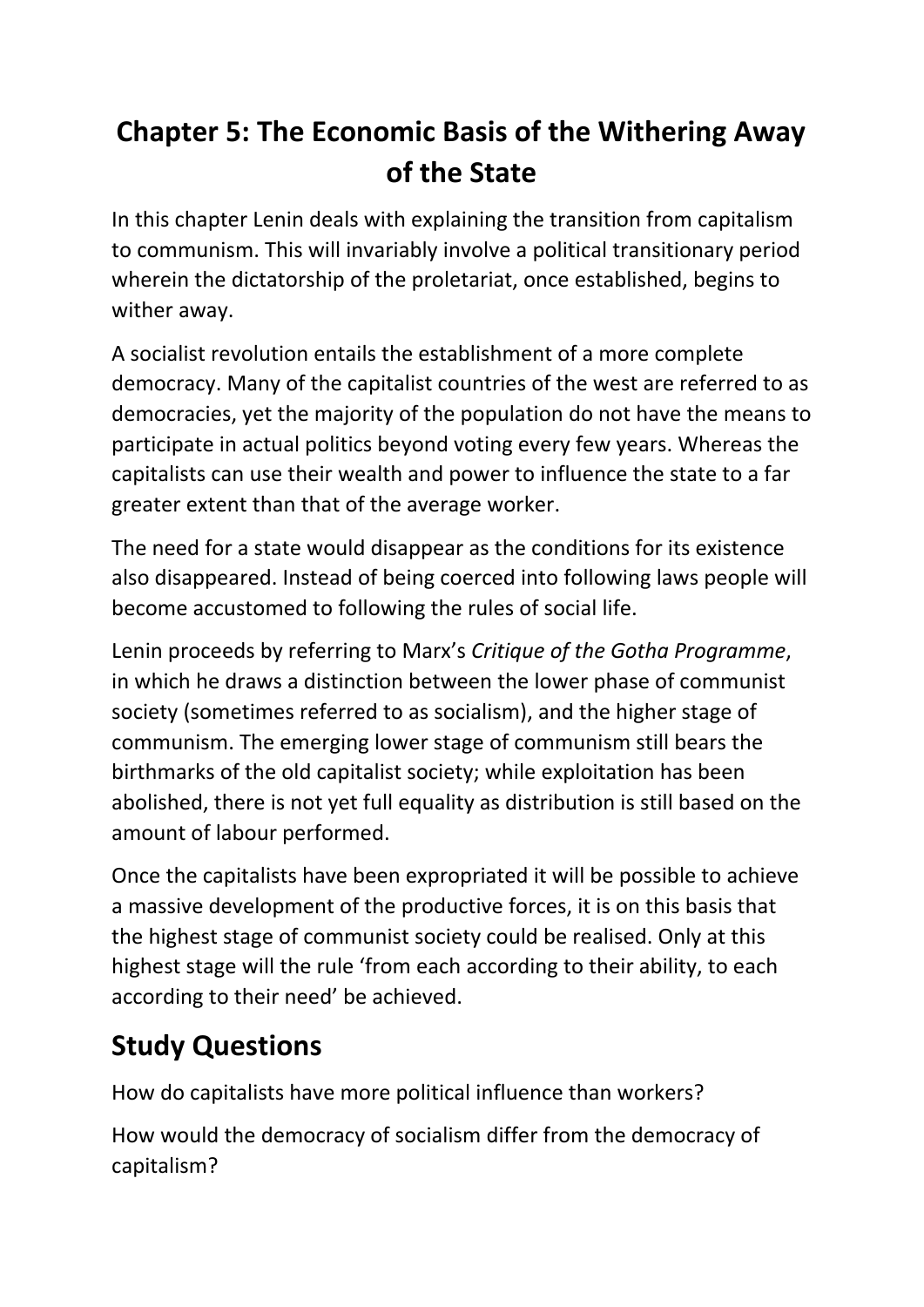Why would the absence of classes entail a withering away of the state?

Why, in a socialist society, would a worker not receive 'the full product of his labour' as Lassalle puts it?

What does Lenin mean by 'bourgeois right' and why is it still present in the lower stage of communism?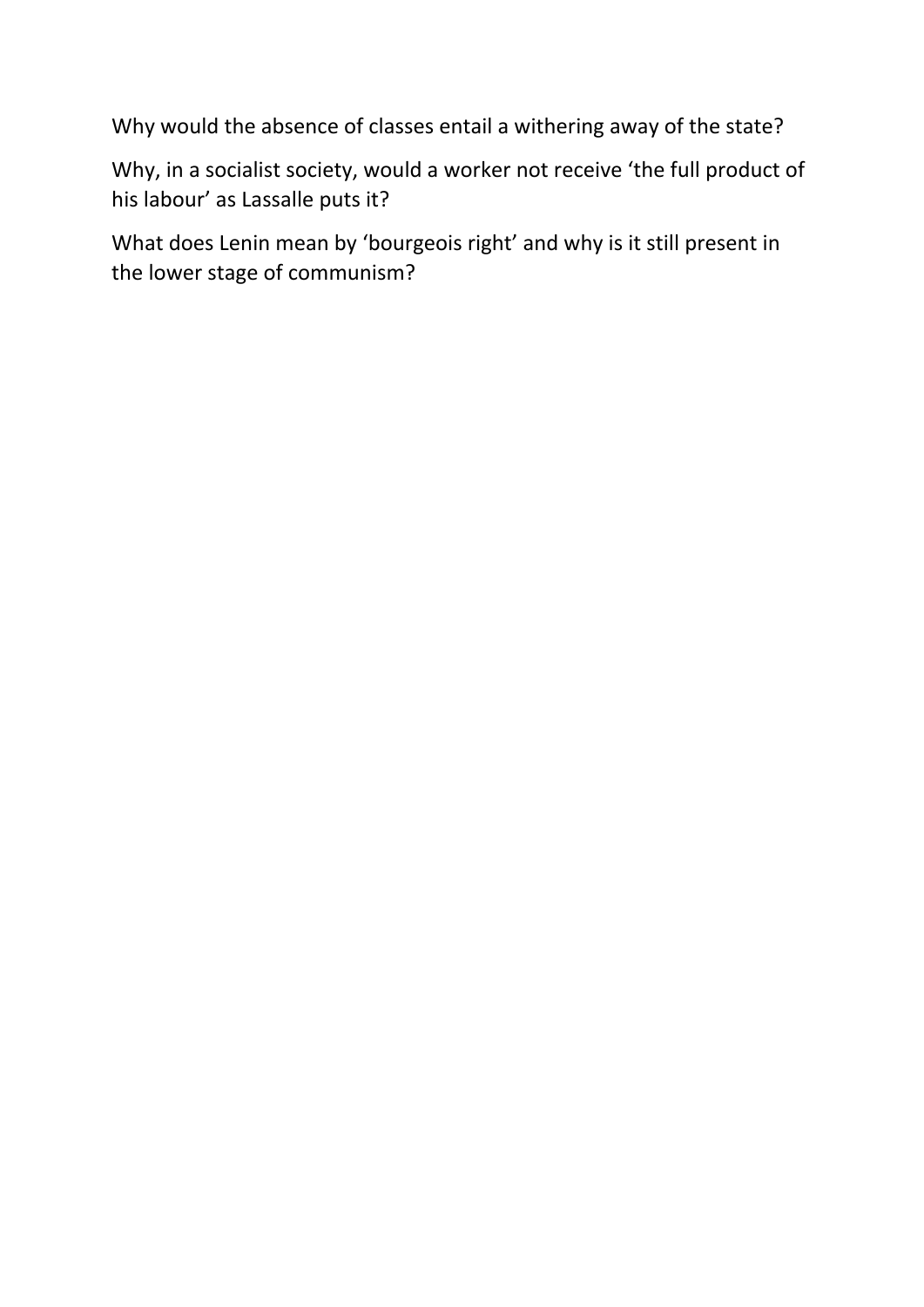# **Chapter 6: The Vulgarisation of Marxism by Opportunists**

In the final chapter Lenin seeks to defend the revolutionary traditions of Marxism against those who downplay revolution in favour of reform. Lenin re-emphasises that the proletariat can neither take control of the bourgeois state nor refuse to use state power at all; it requires a state of its own to make use of.

Criticising the theorist Kautsky, Lenin argues that the task of a proletarian revolution would be to break up the bureaucracies of the bourgeois state, replacing all functionaries with elected workers, who are subject to recall and receive an average working wage. However, it would also be necessary to transition into a state where administration becomes a collective endeavour, such that 'all become "bureaucrats" for a time, and no one, therefore, can become a "bureaucrat"'.

Kautsky distorts Marx's position on the state – the proletariat's conquest of state power is not achieved by simply governing the bourgeois state by parliamentary majority, but when the state's class character changes such that the proletariat is organised as the ruling class, not the bourgeoisie. This can only be achieved by revolution.

Lenin explains that under capitalism society cannot function without a bureaucracy as the working masses are prevented from engaging in political activity. A loyal bureaucracy is one of the ways that the capitalists maintain control over the state. A shortened working day enables workers to engage in political activity and running of the state, thus depriving the capitalists of a bureaucracy they can control.

Unfortunately, Lenin was unable to finish the book due to the onset of the October Revolution. In the postscript he writes; 'It is more pleasant and useful to go through the "experience of revolution" than to write about it.'